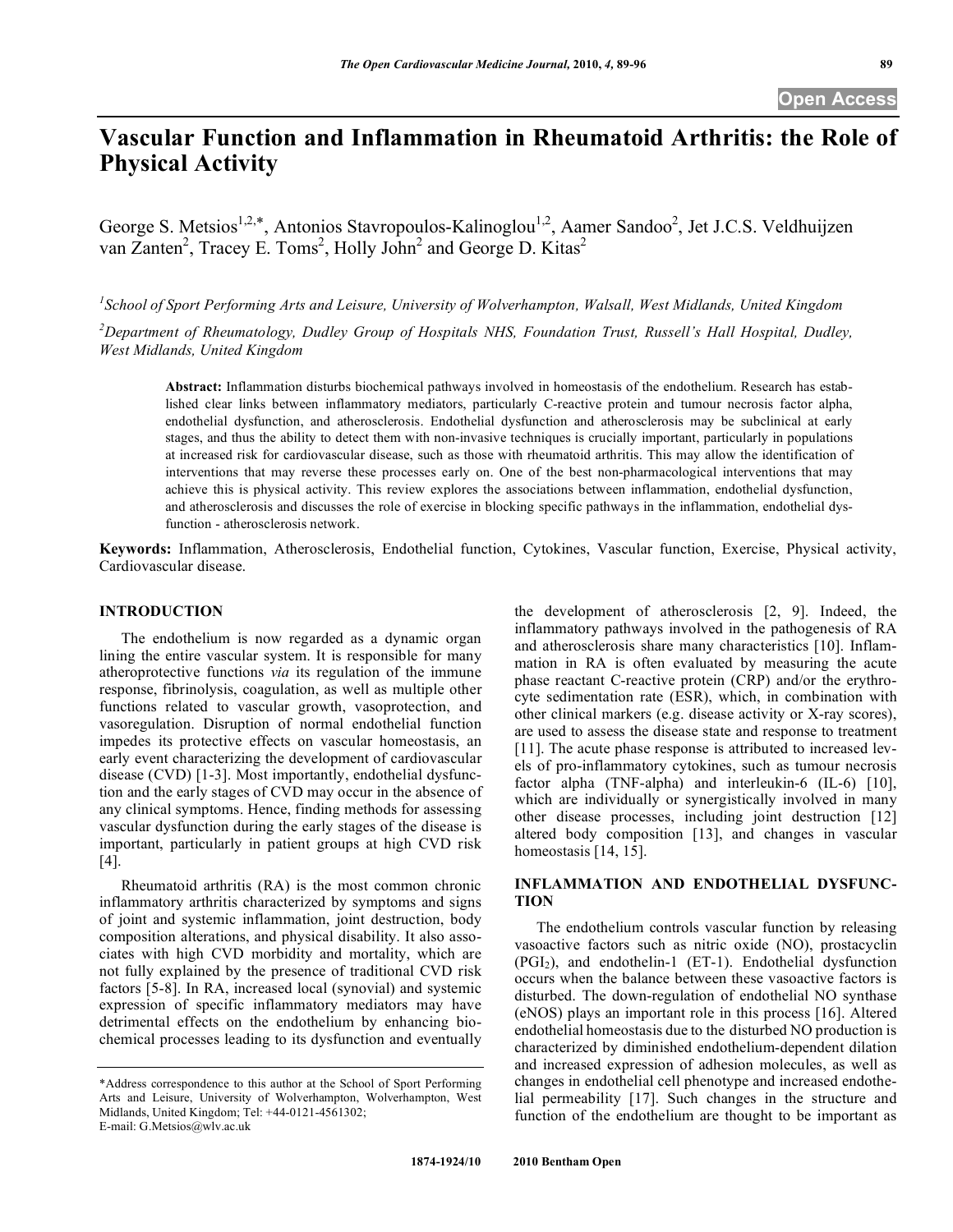initial stages in the pathogenesis of atherosclerosis and CVD [18].

Several studies have established a strong link between inflammation and endothelial dysfunction. *In vitro,* CRP modulates eNOS activity of human endothelial cells [19, 20] *via* uncoupling eNOS and subsequently increasing superoxide anions (oxidative stress) from NADPH oxidase [21]. As a result, phosphorylation of eNOS is decreased, and this subsequently reduces bioavailability of NO [22]. Apart from NO, CRP upregulates the expression of ET-1 which is a vasoconstrictor [23]. Studies also reveal a direct effect of TNF-alpha on dowregulating the expression of eNOS and diminishing endothelial NO [15]. TNF-alpha downregulates at the same time enzymatic activities of eNOS and argininosuccinate synthetase (regulator of citrulline/NO cycle) [24] and induces an increase in mRNA degradation of both eNOS and neuronal NO synthase promoting vasoconstriction [25]. In addition, by activating NADPH oxidase, TNF-alpha stimulates the generation of reactive oxygen species within the endothelial environment further impairing NO-mediated vasodilation [26]. Apart from inhibition of NO production, TNF-alpha may also be responsible for the reduction in the bioavailability of NO [27]. This is perhaps the main reason why TNF-alpha inhibition is directly linked to improved endothelial function in both RA [28] and non-RA populations [29].

Endothelial function and morphology are reported to be significantly worse in RA compared to healthy controls and this is attributed in large part to the high-grade inflammatory state of RA [30, 31]; in fact, acute inflammation (e.g. in response to immunization) and low-grade chronic systemic inflammation (detected using high sensitivity CRP assays) in healthy individuals has been directly linked with arterial stiffness and vascular dysfunction [32, 33]. However, despite this biologically plausible link between inflammation and vascular dysfunction, there are still some controversies and inconsistent results in RA [34, 35], where some studies report a lack of association between systemic inflammatory load and endothelial function [36-38]. This may be attributed to different methodological approaches (e.g. using small, diverse patient populations cross-sectionally, or even smaller populations longitudinally but with short time courses), or lack of sufficient statistical power and no correction for multiple potential confounders (e.g. age and many CVD risk factors). The link between inflammation and vascular function appears to be more consistently demonstrated in homogeneous RA samples, such as young patients, patients with new onset RA and without established CVD [31, 39]. Vascular function may progressively deteriorate during the course of RA [40]. Hence, RA patients with long disease duration may already have significantly impaired endothelial function at the time of assessment, irrespective of disease "current" activity. Given the fluctuations in inflammation characteristic of RA, it might be that longstanding, though intermittent, inflammatory insult to the endothelium is of more importance to vascular function in RA than the current level of inflammation [41]. Studies that took into account long-term inflammatory burden have been able to demonstrate associations between this and vascular function [36, 39].

#### **INFLAMMATION AND ATHEROSCLEROSIS**

Endothelial cell dysfunction, evident as NO deficiency, appears to be amongst the earliest processes involved in atherosclerosis. Reduction of NO bioavailability disrupts the balance of the vasoactive factors, which allow ET-1 levels to increase and cause vasoconstriction [16]. Along with the biochemical mediators of endothelial function, mechanical forces and in particular, shear stress are also responsible for altering the phenotype of endothelial cells. Shear stress is the tangential stress that is applied to the artery wall and induces distension of the arteries; it is long-known that atherosclerotic lesions originate mainly in areas of low shear stress, where flow is disturbed [42, 43]. In these areas, endothelial cells promote a pro-atherogenic phenotype [44], enhancing both the local selectivity of plaque formation, as well as vessel wall remodeling, which, in turn, affects plaque vulnerability [45].

At the initial stages of atherosclerosis, leukocytes, particularly monocytes, progressively transmigrate through the endothelium with the help of monocyte chemoattractant protein 1 (MCP-1) and IL-8 [14]. Atherosclerosis progresses *via*  the differentiation of monocytes into macrophages that retain low-density lipoproteins and become foam cells. Increased permeability of RA endothelial cells further enhances the entry of low-density lipoproteins and further promotes this cascade of events [46]. It has now been well-established that inflammation is involved in all phases of the atherothrombotic processes [2]. Whereas MCP-1 and IL-8 regulate monocyte transmigration, IL-8 can be upregulated in endothelial cells by CRP *via* the NF-kB pathway [47]. CRP can also increase the expression of macrophage colony stimulating factor (M-CSF), responsible for the differentiation of monocytes into macrophages. Subsequently, macrophage proliferation increases, thereby enhancing the progression of atherosclerosis *via* the promotion of the formation of foam cells [48]. An alternative effect of CRP is to destabilize the atheromatous plaque at later stages of atherosclerosis, by upregulation of matrix metalloproteinases [49] which causes weakening of the plaque's, fibrous cap. Apart from the above effects of CRP on these individual steps of atherosclerosis, it also enhances fibrinolytic procedures within the endothelial environment. CRP increases plasminogen activator inhibitor-1 mRNA through induction of the NF-kB signalling pathway [50] and downregulates endothelial tissue plasminogen activator, a serine protease that is responsible for fibrinolysis. This biochemical process is orchestrated by TNF-alpha and IL-1b [51]. Other important atherogenic properties of CRP include CRP-induced oxidative stress *via*  overproduction of reactive oxygen species [52]. Reactive oxygen species in the endothelium enhance degradation of eNOS *via* eNOS uncoupling and subsequent increase in superoxide [53]. In general, superoxide reacts rapidly with NO, forming peroxynitrite which significantly impairs NO bioactivity [54] and deteriorates endothelial function.

TNF-alpha has direct effects on endothelial permeability by altering the distribution of endothelial cadherin-catenin and inhibiting the re-structure of F-actin fibers [55]. This procedure may enable monocyte transmigration into the endothelium and amplify the cascade of procedures that favor the formation of foam cells from macrophages [54]. Fur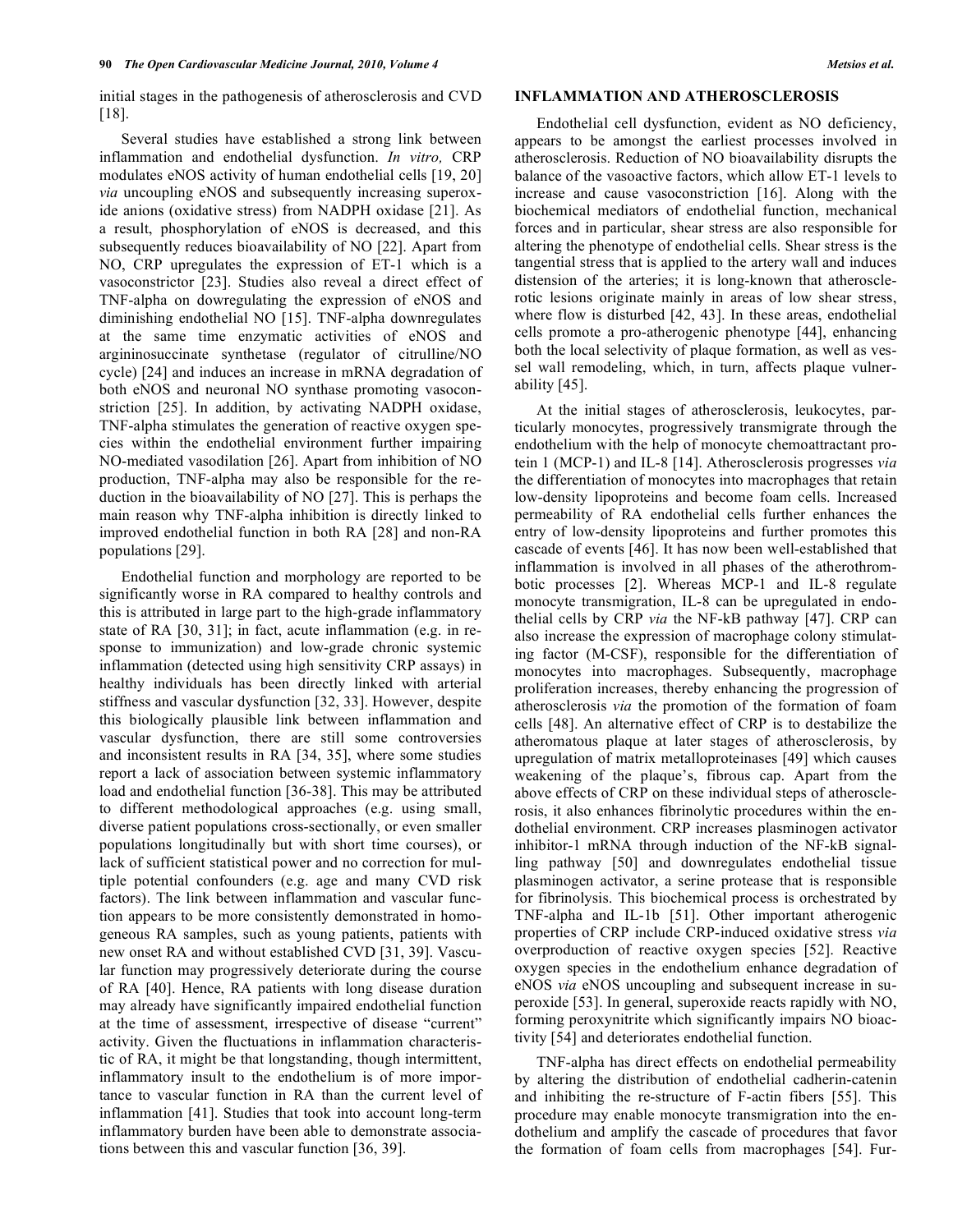thermore, the proliferation of macrophages and increased formation of foam cells enhances secretion of TNF-alpha in the endothelium, perpetuating this vicious atherogenic cycle [3]. TNF-alpha also upregulates membrane expression of vascular cell adhesion molecule**-**1 [56], which plays a well established role in atherosclerosis [57] and it precedes the development of thickened intima with foam cell lesions [58]. Apart from these *in vitro* observations, increased expression of serum TNF-alpha has been found in patients with atherosclerotic complications in population studies [59, 60]. In RA patients, TNF-alpha enhances prothrombotic states such as dyslipidemia [61], but, most importantly, pooled evidence reveals that anti-TNF-alpha treatment may be in part responsible for reducing the risk for CVD events in RA [62]. Recent studies also reveal that TNF-alpha is involved in the more advanced processes of atherosclerosis, specific to formation of an advanced lesion *via* the inhibition of endothelial progenitor cells [63]. In RA patients, endothelial progenitor cell numbers are decreased compared to the healthy population [63], a phenomenon which reverses *via* blockade of TNF-alpha [64].

Inflammation in RA associates with dramatic increases of IL-6, IL-1 and TNF-alpha levels, which can trigger the acute-phase response resulting in high CRP, and have direct effects on the endothelium that may enhance atherosclerotic processes. As such, uncontrolled inflammation is thought to be amongst the prime factors involved in the accelerated atherosclerosis in RA [1, 2].

## **THE EFFECTS OF EXERCISE ON VASCULAR BIOLOGY**

Increasing physical activity has been identified as one of the most important non-pharmacological interventions in both preventing and rehabilitating patients with noncommunicable chronic diseases such as CVD. This is because exercise reverses endothelial dysfunction and has important anti-atherogenenic and anti-inflammatory effects (Fig. **1**). Most importantly, even compared to standardized interventional strategies, exercise may improve survival at lower treatment costs [65].

#### **Endothelial Function and Exercise**

Exercise exerts significant effects on the endothelial system, both acutely and in the long term. These stimuli intervene and beneficially modify endothelial cell phenotype [17]. The acute effects of exercise are characterized by significant increase in blood flow pertaining to the increased metabolic demands of the exercizing muscles and are closely related to the muscle fibre type recruitment (slow or fast twitch) as well as the duration and intensity of exercise [66]. The major mechanism responsible for exercise-induced hyperaemia is endothelial NO [67] and occurs due to the increased endothelial eNOS protein expression [68] as well as eNOS activation *via* Akt phosphorylation [69]. Exercise acutely increases local expression of endothelial progenitor cells (endothelial repair) as well as cultured/circulating angiogenic cells which promote angiogenesis and endothelial growth [70]. Shear stress which is the result of exerciseinduced blood flow enhances intracellular mechanisms which increase eNOS transcription and upregulate antioxidative mechanisms. Specifically, tyrosine kinase c-Src acts to increase eNOS and extracellular superoxide dismutase expression, both of which relate to better endothelial function [71]. In addition, it has been well-established that shear stress increases the expression of PG  $I_2$ , a vasodilator and inhibitor of platelet aggregation [72]. Furthermore, vascular endothelial growth factor, which regulates capillary supply and exercise-induced angiogenesis, is significantly increased in response to exercise in both untrained and



**Fig. (1).** The effects of physical activity on endothelial function, atherosclerosis and inflammation.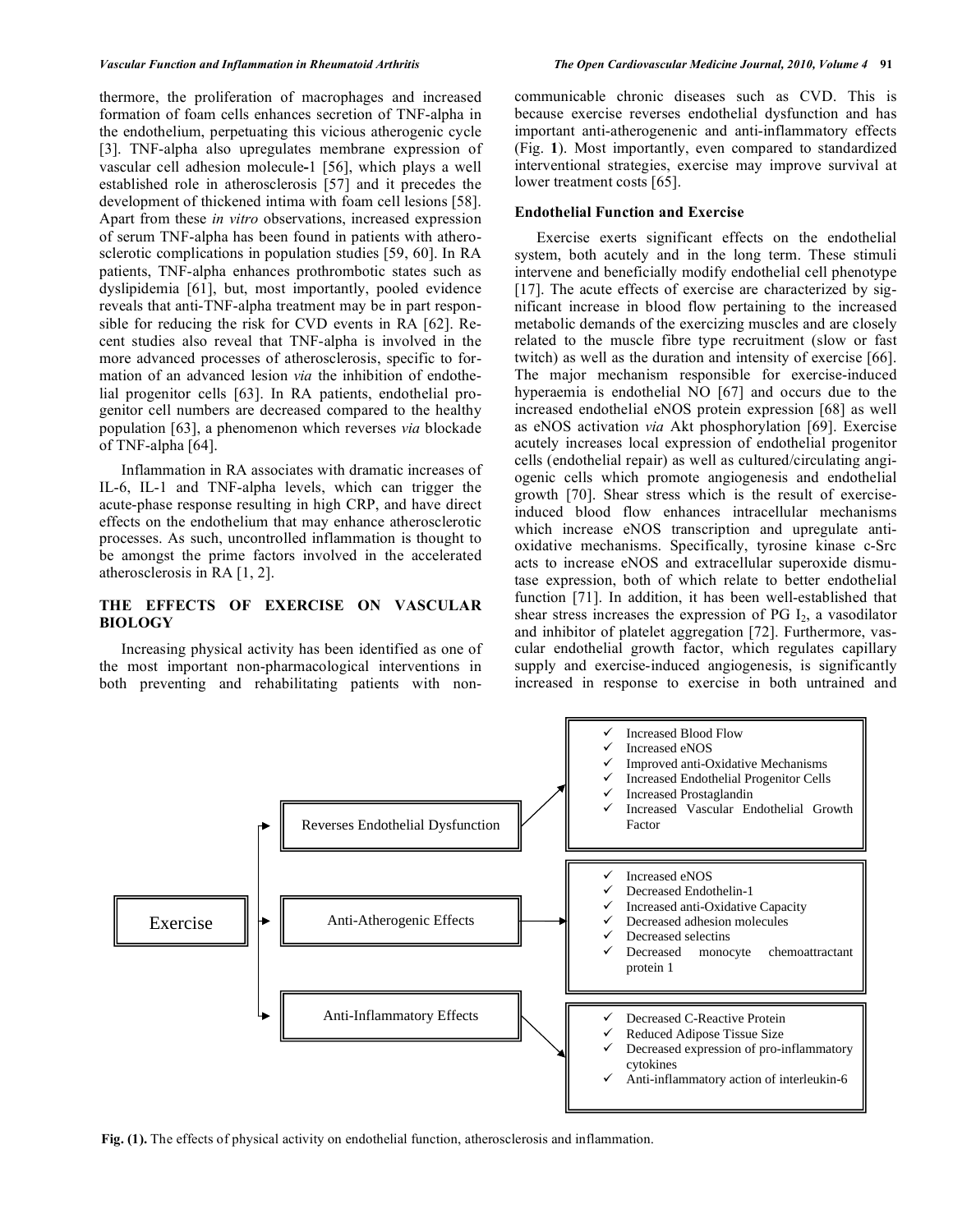trained individuals [73]. In the long term, the above mentioned physiological responses promote vascular remodelling, a necessary adaptation for improved oxygen exchange and blood flow delivery [74]. These long-term improvements are characterized by improved NO bioavailability and/or endothelium-dependent vasodilation that may even reverse age-related vascular deterioration [75, 76]. Improved endothelium-dependent vasodilation in response to long-term exercise is a consistent finding in both healthy [77] and disease populations [78].

#### **Anti-Atherogenic Effects of Exercise**

Acutely, due to exercise-induced shear stress, eNOS mRNA expression increases while ET-1 decreases [79, 80], while concomitant changes involve down-regulation of vascular cell adhesion molecule 1 [81]. Oxidative stress accelerates atherogenesis *via* oxidation of retained lowdensity lipoprotein, enhancing formation of foam cells [3]. An important long-term adaptation to exercise is the improvement in the anti-oxidative capacity of the human body, i.e. resistance to oxidative stress [82]. In particular, the enzymes catalase and superoxide dismutase which decompose reactive oxygen species are significantly increased as a result of habitual physical activity [83]. Increased eNOS in the endothelium increases anti-oxidant molecules such as superoxide dismutases 1 and 3 and angiotensin receptor type 2 and decreases oxidative molecules such as NADPH oxidase and angiotensin receptor type 1 [84]. Endothelial expression of adhesion molecules, selectins and MCP-1, all of which promote atherosclerosis, also decreases [85].

#### **Anti-Inflammatory Effects of Exercise**

Physical activity and/or moderate intensity exercise have profound anti-inflammatory effects in the healthy population as well as patients with chronic diseases [86]. In populationbased studies, regular physical activity is consistently associated with a reduction in CRP levels [87, 88] which is also the case in patients with RA [89, 90]. The exact mechanisms whereby regular exercise reduces CRP have not yet been fully elucidated, but it seems that this association may exist *via* exercise-induced reduction in hypertension, triglycerides, and apolipoproteins, factors which are directly related to CRP concentration [91]. Most importantly, exercise reduces adipose tissue which is largely responsible for secretion of IL-6, a major trigger for hepatic production of CRP [92, 93]. However, these are physiological responses of moderate physical activity/exercise, whereas strenuous exercise may acutely promote an inflammatory response. CRP may increase immediately after prolonged strenuous exercise but returns to basal levels after approximately 48 hours, while this proportionate rise in CRP depends on the intensity of the exercise and the subsequent exercise-induced muscle damage [94, 95].

Recent advances in muscle physiology reveal that muscle tissue is responsible for the production of myokines (muscle cytokines) suggesting that muscle is also an endocrine organ [96]. Muscle contractions regulate expression of specific cytokines such as IL-6, -8, -10, and -15, as well as IL-1 receptor antagonist and TNF-alpha [96-98]. It is thought that, although IL-6 is predominantly a pro-inflammatory cytokine, it may also have under certain circumstances anti-inflammatory properties [99]. In that light, and based on the fact that IL-6 increases exponentially with acute exercise up to 100 times compared to resting levels and returns to resting levels post-exercise [100], it has been suggested that IL-6 is the most important cytokine that induces the anti-inflammatory effects of exercise [96]. In contrast, pro-inflammatory cytokines IL-1b and TNF-alpha do not generally increase in response to moderate intensity exercise [101], whereas antiinflammatory cytokines such as IL-1ra and IL-10, significantly increase [99, 102]. Interestingly, in response to regular exercise, IL-6 exerts its anti-inflammatory effects by primarily inhibiting the expression of TNF-alpha [99]. Data have demonstrated that IL-6 inhibits lipopolysacharideinduced TNF-alpha in human blood mononunclear cells [103], whereas TNF-alpha levels are overexpressed in IL-6 deficient mice [104]. Recently, the transcriptional coactivator PGC1a has also attracted attention as it suppresses various inflammatory responses and regulates the effects of exercise [105] by coactivating transcription factors involved in biogenesis of mitochondria, oxidative phosphorylation and fatty acid oxidation [106, 107]. All these biological changes in cytokine expression in response to exercise, lead to beneficial long-term effects. Indeed, a consistent finding in the literature is that regular exercise relates to decreased systemic inflammation in both healthy and diseased populations [88, 89, 108, 109].

### **EFFECTS OF EXERCISE ON CVD IN RA**

The extensive damage of the joint structures in RA has initially led to the notion that RA patients should rest, as exercise may enhance joint damage [110]. However, during the last decade substantial evidence deriving from randomised trials reveals that exercise inhibits the progression of the disease and improves both wellbeing and functional ability of RA patients [90]. This is due to normal physiological processes which develop as a result of exercise training such as the improved muscle co-ordination and hypertrophy, reduced fat mass and better immune function. Patients that indeed have to refrain from specific exercises are those with extensive structural damage; in this occasion load of the damaged joints has to be avoided and can be replaced with alternative types of exercise. The beneficial effects of different exercise training types on disease activity and severity have been confirmed several times by various studies [110, 111] and hence, based on these evidence, exercise has now been incorporated in the management of RA [112]. It is, therefore imperative that RA patients embark on exercise training programmes. Although exercise is beneficial, increasing physical activity in this population may prove difficult [113] perhaps due to the frequent advice from rheumatology specialists to RA patients, that exercise may exacerbate disease symptoms [114]. However, data from published studies [110] of excellent quality as well as anecdotal evidence, reveal that RA patients should and can exercise at high intensities, and this is beneficial for various outcomes of this chronic disease. Moreover, studies have collectively shown that overall the adherence rates in exercise programmes can be high, presumably due to the fact that the significant improvements achieved *via* exercise promote self motivation [90].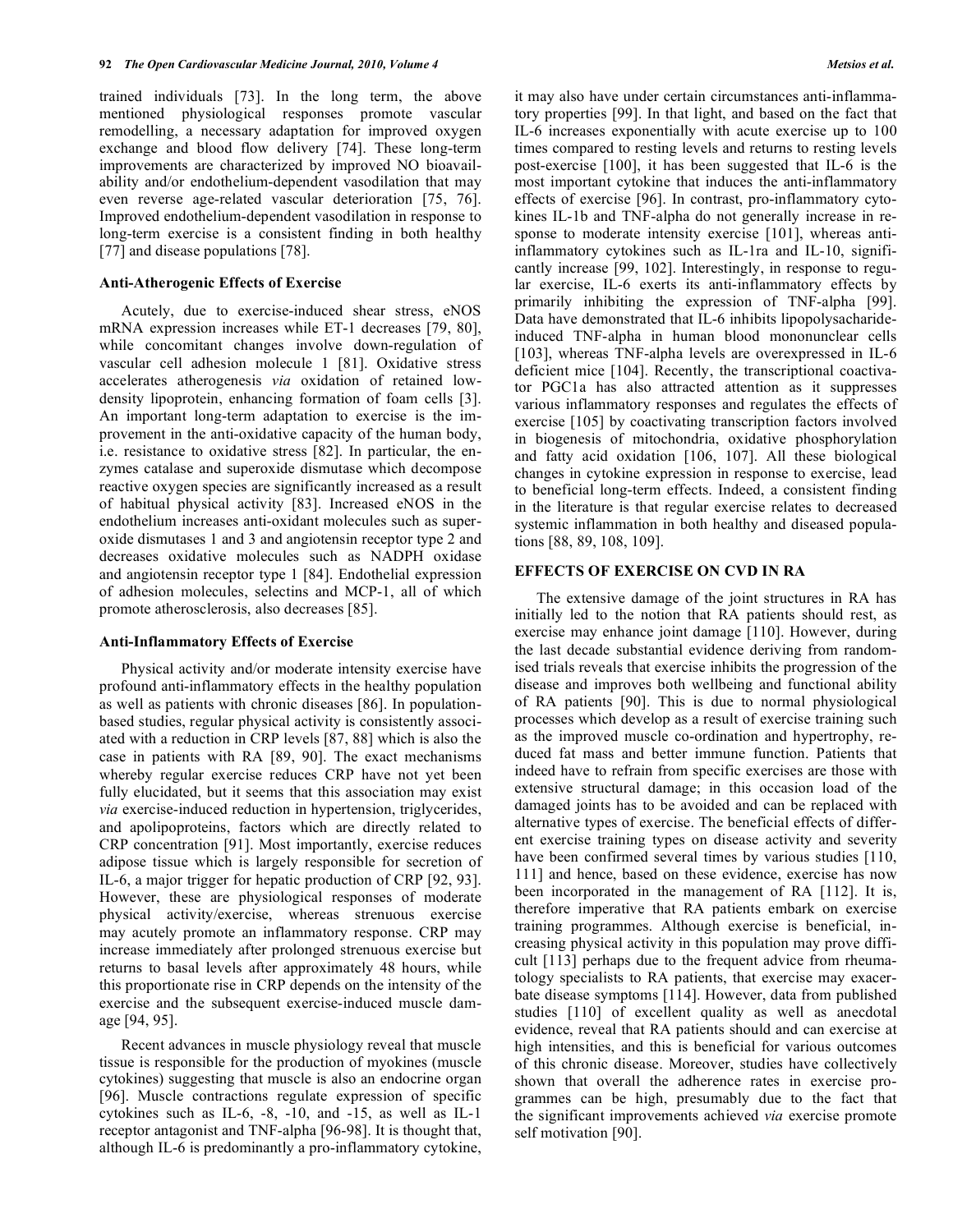In a systematic review on exercise, CVD and RA, we found that, surprisingly, no studies have investigated the effects of exercise on CVD outcomes in this population [90]. However, given the ample evidence of the beneficial effects of physical activity/exercise on inhibiting disease progression and improving disease outcomes, we have proposed a model in which exercise should be incorporated in the management of the disease in order to prevent CVD, which is highly prevalent in this population. In this model, we suggest that effective treatment and control of inflammation should precede involvement in exercise in order to prohibit further damage and discomfort for the RA patient. Various drugs are available for patients with RA, including biological agents such as TNF-alpha, which target different biological pathways for inhibiting disease progression. Overall, medication strategies are effective in ameliorating disease activity (i.e. reduced expression of pro-inflammatory cytokines and CRP), a phenomenon that is also apparent as a response to exercise training. Nevertheless, given the lack of evidence regarding the effects of exercise on RA, potential changes in medication should always be based on robust clinical outcomes and patient feedback.

Exercise involvement and/or increased physical activity are included in the management of many chronic diseases. In RA, where patients experience increased prevalence of CVD, exercise may be even more important due to its antiatherogenic and anti-inflammatory effects [17, 99]. The majority of studies on RA and exercise investigated the effects of physical activity/exercise regimens on improving RA-related disease outcomes. We have recently shown that physically inactive RA patients have worse CVD risk profile compared to physically active patients. In this cross-sectional study, we have investigated classical and novel risk factors, the prevalence of established CVD as well as the risk assessment of developing CVDs in physically active as well as inactive RA patients. Regarding the novel CVD risk factors, our results revealed that parameters associated with vascular function (e.g. von Willebrand factor), fibrinolysis atherogenesis (lipoproteins), pro-inflammatory cytokines, and CRP were markedly improved in patients who demonstrated increased levels of physical activity [89]. However, more research is required in order to investigate the potential associations of exercise on vascular function and CVD risk in this population as well as the mechanisms that underlie these associations.

#### **CONCLUSION**

Evidence from basic research supports a clear association between inflammation, vascular dysfunction and atherosclerosis. In RA, although evidence exists to support this association for atherosclerosis, the results are equivocal at least for endothelial dysfunction, potentially due to the differences in the methodological designs that do not take into account important factors that could influence endothelial function and atherosclerosis in RA. In addition, exercise has a protective effect *via* inhibiting the expression of inflammatory markers and their effects on both endothelial dysfunction and promotion of atherosclerosis. Future studies in RA should specifically investigate the effects of exercise regimes on

endothelial function and atherosclerosis both in population studies and at a molecular level.

#### **REFERENCES**

- [1] Libby P. Role of inflammation in atherosclerosis associated with rheumatoid arthritis. Am J Med 2008; 121: S21-31.
- [2] Sattar N, McCarey DW, Capell H, McInnes IB. Explaining how "high-grade" systemic inflammation accelerates vascular risk in rheumatoid arthritis. Circulation 2003; 108: 2957-63.
- [3] Lamon BD, Hajjar DP. Inflammation at the molecular interface of atherogenesis: an anthropological journey. Am J Pathol 2008; 173: 1253-64.
- [4] Gonzalez MA, Selwyn AP. Endothelial function, inflammation, and prognosis in cardiovascular disease. Am J Med 2003; 115 (Suppl 8A): 99S-106S.
- [5] Kitas GD and Erb N. Tackling ischaemic heart disease in rheumatoid arthritis*.* Rheumatology (Oxford) 2003; 42: 607-13.
- [6] Douglas KM, Pace AV, Treharne GJ, *et al*. Excess recurrent cardiac events in rheumatoid arthritis patients with acute coronary syndrome. Ann Rheum Dis 2006; 65: 348-53.
- [7] Panoulas VF, Douglas KM, Milionis HJ, *et al*. Prevalence and associations of hypertension and its control in patients with rheumatoid arthritis. Rheumatology (Oxford) 2007; 46: 1477- 82.
- [8] Panoulas VF, Metsios GS, Pace AV, *et al*. Hypertension in rheumatoid arthritis. Rheumatology (Oxford) 2008; 47: 1286-98.
- [9] Stevens RJ, Douglas KM, Saratzis AN, Kitas GD. Inflammation and atherosclerosis in rheumatoid arthritis. Expert Rev Mol Med 2005; 7: 1-24.
- [10] Brennan FM, McInnes IB. Evidence that cytokines play a role in rheumatoid arthritis. J Clin Invest 2008; 118: 3537-45.
- [11] McInnes IB. Rheumatoid arthritis. From bench to bedside. Rheum Dis Clin North Am 2001; 27: 373-87.
- [12] Choy EH, Panayi GS. Cytokine pathways and joint inflammation in rheumatoid arthritis. N Engl J Med 2001; 344: 907-16.
- [13] Metsios GS, Stavropoulos-Kalinoglou A, Panoulas VF, *et al*. New resting energy expenditure prediction equations for patients with rheumatoid arthritis. Rheumatology (Oxford) 2008; 47: 500- 6.
- [14] Devaraj S, Singh U, Jialal I. The evolving role of C-reactive protein in atherothrombosis. Clin Chem 2009; 55: 229-38.
- [15] Zhang H, Park Y, Wu J, *et al*. Role of TNF-alpha in vascular dysfunction. Clin Sci (Lond) 2009; 116: 219-30.
- [16] Vanhoutte PM. Say NO to ET. J Auton Nerv Syst 2000; 81: 271- 7.
- [17] Laughlin MH, Roseguini B. Mechanisms for exercise traininginduced increases in skeletal muscle blood flow capacity: differences with interval sprint training versus aerobic endurance training. J Physiol Pharmacol 2008; 59 (Suppl 7): 71-88.
- [18] Lerman A, Zeiher AM. Endothelial function: cardiac events. Circulation 2005; 111: 363-8.
- [19] Venugopal SK, Devaraj S, Yuhanna I, Shaul P, Jialal I. Demonstration that C-reactive protein decreases eNOS expression and bioactivity in human aortic endothelial cells. Circulation 2002; 106: 1439-41.
- [20] Nagaoka T, Kuo L, Ren Y, Yoshida A, Hein TW. C-reactive protein inhibits endothelium-dependent nitric oxide-mediated dilation of retinal arterioles *via* enhanced superoxide production. Invest Ophthalmol Vis Sci 2008; 49: 2053-60.
- [21] Qamirani E, Ren Y, Kuo L, Hein TW. C-reactive protein inhibits endothelium-dependent NO-mediated dilation in coronary arterioles by activating p38 kinase and NAD(P)H oxidase. Arterioscler Thromb Vasc Biol 2005; 25: 995-1001.
- [22] Singh U, Devaraj S, Vasquez-Vivar J, Jialal I. C-reactive protein decreases endothelial nitric oxide synthase activity *via* uncoupling. J Mol Cell Cardiol 2007; 43: 780-91.
- [23] Verma S, Li SH, Badiwala MV, *et al*. Endothelin antagonism and interleukin-6 inhibition attenuate the proatherogenic effects of Creactive protein*.* Circulation 2002; 105: 1890-6.
- [24] Goodwin BL, Pendleton LC, Levy MM, Solomonson LP, Eichler DC. Tumor necrosis factor-alpha reduces argininosuccinate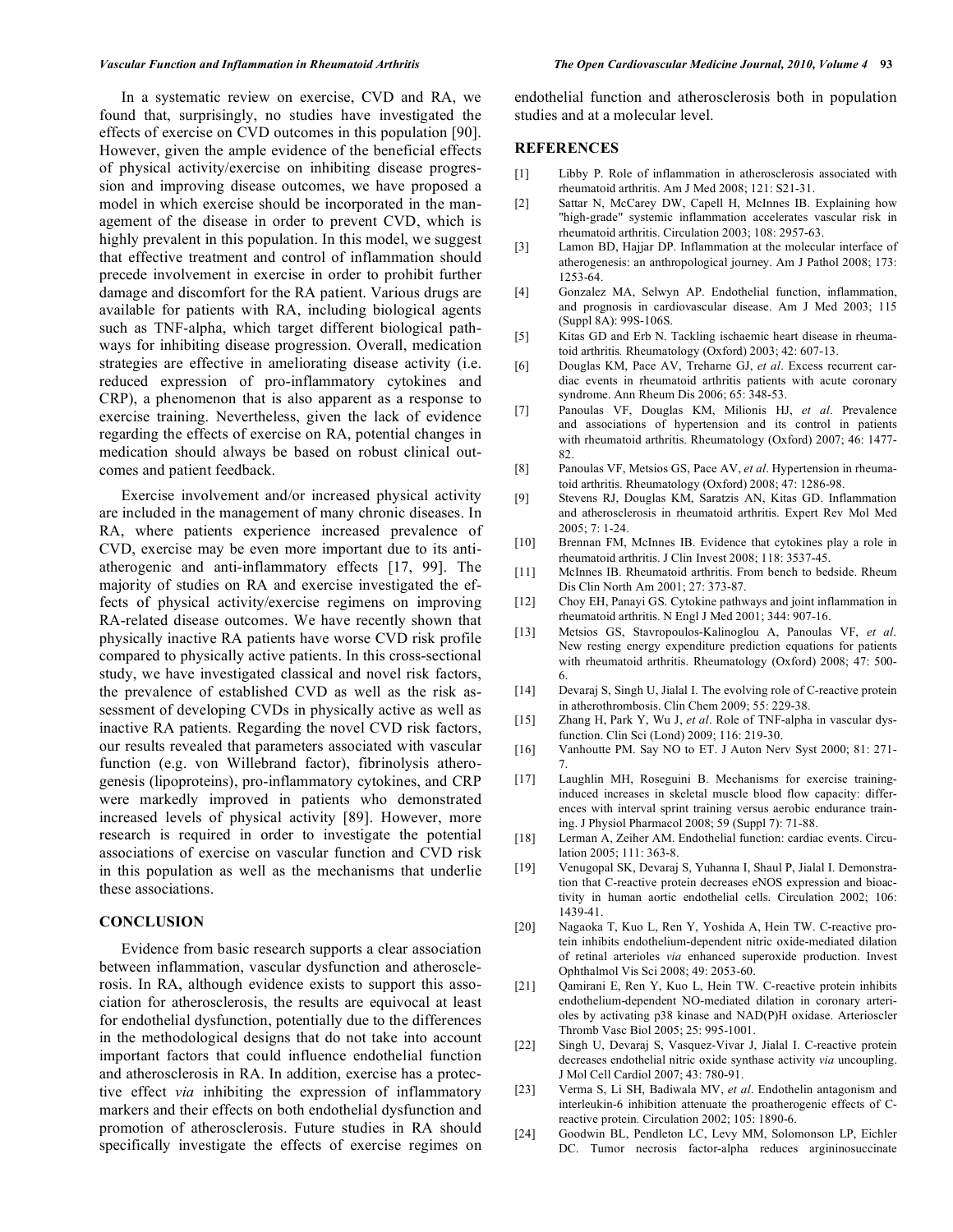synthase expression and nitric oxide production in aortic endothelial cells. Am J Physiol Heart Circ Physiol 2007; 293: H1115-21.

- [25] De Palma C, Meacci E, Perrotta C, Bruni P, Clementi E. Endothelial nitric oxide synthase activation by tumor necrosis factor alpha through neutral sphingomyelinase 2, sphingosine kinase 1, and sphingosine 1 phosphate receptors: a novel pathway relevant to the pathophysiology of endothelium. Arterioscler Thromb Vasc Biol 2006; 26: 99-105.
- [26] Sorescu D, Griendling KK. Reactive oxygen species, mitochondria, and NAD(P)H oxidases in the development and progression of heart failure. Congest Heart Fail 2002; 8: 132-40.
- [27] Gao X, Belmadani S, Picchi A, *et al*. Tumor necrosis factor-alpha induces endothelial dysfunction in Lepr(db) mice. Circulation 2007; 115: 245-54.
- [28] Hurlimann D, Forster A, Noll G, *et al*. Anti-tumor necrosis factoralpha treatment improves endothelial function in patients with rheumatoid arthritis. Circulation 2002; 106: 2184-7.
- [29] Fichtlscherer S, Rossig L, Breuer S, Vasa M, Dimmeler S, Zeiher AM. Tumor necrosis factor antagonism with etanercept improves systemic endothelial vasoreactivity in patients with advanced heart failure. Circulation 2001; 104: 3023-5.
- [30] Roman MJ, Moeller E, Davis A, *et al*. Preclinical carotid atherosclerosis in patients with rheumatoid arthritis. Ann Intern Med 2006; 144: 249-56.
- [31] Hannawi S, Marwick TH, Thomas R. Inflammation predicts accelerated brachial arterial wall changes in patients with recent-onset rheumatoid arthritis. Arthritis Res Ther 2009; 11: R51.
- [32] Vlachopoulos C, Dima I, Aznaouridis K, *et al*. Acute systemic inflammation increases arterial stiffness and decreases wave reflections in healthy individuals. Circulation 2005; 112: 2193- 200.
- [33] Hingorani AD, Cross J, Kharbanda RK, *et al*. Acute systemic inflammation impairs endothelium-dependent dilatation in humans. Circulation 2000; 102: 994-9.
- [34] Wallberg-Jonsson S, Caidahl K, Klintland N, Nyberg G, Rantapaa-Dahlqvist S. Increased arterial stiffness and indication of endothelial dysfunction in long-standing rheumatoid arthritis. Scand J Rheumatol 2008; 37: 1-5.
- [35] Dessein PH, Joffe BI, Singh S. Biomarkers of endothelial dysfunction, cardiovascular risk factors and atherosclerosis in rheumatoid arthritis. Arthritis Res Ther 2005; 7: R634-43.
- [36] Gonzalez-Gay MA, Gonzalez-Juanatey C, Pineiro A, Garcia-Porrua C, Testa A, Llorca J. High-grade C-reactive protein elevation correlates with accelerated atherogenesis in patients with rheumatoid arthritis. J Rheumatol 2005; 32: 1219-23.
- [37] Klocke R, Cockcroft JR, Taylor GJ, Hall IR, Blake DR. Arterial stiffness and central blood pressure, as determined by pulse wave analysis, in rheumatoid arthritis*.* Ann Rheum Dis 2003; 62: 414-8.
- [38] Dessein PH, Joffe BI, Veller MG, *et al*. Traditional and nontraditional cardiovascular risk factors are associated with atherosclerosis in rheumatoid arthritis*.* J Rheumatol 2005; 32: 435-42.
- [39] Vaudo G, Marchesi S, Gerli R, *et al*. Endothelial dysfunction in young patients with rheumatoid arthritis and low disease activity. Ann Rheum Dis 2004; 63: 31-5.
- [40] Del Rincon I, O'Leary DH, Freeman GL, Escalante A. Acceleration of atherosclerosis during the course of rheumatoid arthritis. Atherosclerosis 2007; 195: 354-60.
- [41] Veldhuijzen van Zanten JJCS, Kitas GD. Inflammation, carotid intima-media thickness and atherosclerosis in rheumatoid arthritis. Arthritis Res Ther 2008; 10: 102.
- [42] Friedman MH, Deters OJ, Bargeron CB, Hutchins GM, Mark FF. Shear-dependent thickening of the human arterial intima. Atherosclerosis 1986; 60: 161-71.
- [43] Ku DN, Giddens DP, Phillips DJ, Strandness DE, Jr. Hemodynamics of the normal human carotid bifurcation: *in vitro* and *in vivo* studies. Ultrasound Med Biol 1985; 11: 13-26.
- [44] Malek AM, Alper SL, Izumo S. Hemodynamic shear stress and its role in atherosclerosis. JAMA 1999; 282: 2035-42.
- [45] Cunningham KS, Gotlieb AI. The role of shear stress in the pathogenesis of atherosclerosis*.* Lab Invest 2005; 85: 9-23.
- [46] Hahn BH, Grossman J, Chen W, McMahon M. The pathogenesis of atherosclerosis in autoimmune rheumatic diseases: roles of inflammation and dyslipidemia. J Autoimmun 2007; 28: 69-75.
- [47] Wang Q, Zhu X, Xu Q, Ding X, Chen YE, Song Q. Effect of Creactive protein on gene expression in vascular endothelial cells. Am J Physiol Heart Circ Physiol 2005; 288: H1539-45.
- [48] Devaraj S, Yun JM, Duncan-Staley C, Jialal I. C-reactive protein induces M-CSF release and macrophage proliferation. J Leukoc Biol 2009; 85: 262-7.
- [49] Williams TN, Zhang CX, Game BA, He L, Huang Y. C-reactive protein stimulates MMP-1 expression in U937 histiocytes through Fc[gamma]RII and extracellular signal-regulated kinase pathway: an implication of CRP involvement in plaque destabilization. Arterioscler Thromb Vasc Biol 2004; 24: 61-6.
- [50] Nakakuki T, Ito M, Iwasaki H, *et al*. Rho/Rho-kinase pathway contributes to C-reactive protein-induced plasminogen activator inhibitor-1 expression in endothelial cells. Arterioscler Thromb Vasc Biol 2005; 25: 2088-93.
- [51] Singh U, Devaraj S, Jialal I. C-reactive protein decreases tissue plasminogen activator activity in human aortic endothelial cells: evidence that C-reactive protein is a procoagulant. Arterioscler Thromb Vasc Biol 2005; 25: 2216-21.
- [52] Prasad K. C-reactive protein increases oxygen radical generation by neutrophils. J Cardiovasc Pharmacol Ther 2004; 9: 203-9.
- [53] Landmesser U, Dikalov S, Price SR, *et al*. Oxidation of tetrahydrobiopterin leads to uncoupling of endothelial cell nitric oxide synthase in hypertension. J Clin Invest 2003; 111: 1201-9.
- [54] Landmesser U, Hornig B, Drexler H. Endothelial function: a critical determinant in atherosclerosis? Circulation 2004; 109: II27- 33.
- [55] Wojciak-Stothard B, Entwistle A, Garg R, Ridley AJ. Regulation of TNF-alpha-induced reorganization of the actin cytoskeleton and cell-cell junctions by Rho, Rac, and Cdc42 in human endothelial cells. J Cell Physiol 1998; 176: 150-65.
- [56] Iademarco MF, Barks JL, Dean DC. Regulation of vascular cell adhesion molecule-1 expression by IL-4 and TNF-alpha in cultured endothelial cells. J Clin Invest 1995; 95: 264-71.
- [57] Cybulsky MI, Gimbrone MA, Jr. Endothelial expression of a mononuclear leukocyte adhesion molecule during atherogenesis. Science 1991; 251: 788-91.
- [58] Li H, Cybulsky MI, Gimbrone MA, Jr., Libby P. An atherogenic diet rapidly induces VCAM-1, a cytokine-regulatable mononuclear leukocyte adhesion molecule, in rabbit aortic endothelium. Arterioscler Thromb 1993; 13: 197-204.
- [59] Ozeren A, Aydin M, Tokac M, *et al*. Levels of serum IL-1beta, IL-2, IL-8 and tumor necrosis factor-alpha in patients with unstable angina pectoris. Mediators Inflamm 2003; 12: 361-5.
- [60] Naya M, Tsukamoto T, Morita K, *et al*. Plasma interleukin-6 and tumor necrosis factor-alpha can predict coronary endothelial dysfunction in hypertensive patients. Hypertens Res 2007; 30: 541- 8.
- [61] Dixon WG, Symmons DP. What effects might anti-TNFalpha treatment be expected to have on cardiovascular morbidity and mortality in rheumatoid arthritis? A review of the role of TNFalpha in cardiovascular pathophysiology. Ann Rheum Dis 2007; 66: 1132-6.
- [62] Avouac J, Allanore Y. Cardiovascular risk in rheumatoid arthritis: effects of anti-TNF drugs*.* Expert Opin Pharmacother 2008; 9: 1121-8.
- [63] Grisar J, Aletaha D, Steiner CW, *et al*. Depletion of endothelial progenitor cells in the peripheral blood of patients with rheumatoid arthritis. Circulation 2005; 111: 204-11.
- [64] Grisar J, Aletaha D, Steiner CW, *et al*. Endothelial progenitor cells in active rheumatoid arthritis: effects of tumour necrosis factor and glucocorticoid therapy. Ann Rheum Dis 2007; 66: 1284- 8.
- [65] Hambrecht R, Walther C, Mobius-Winkler S, *et al*. Percutaneous coronary angioplasty compared with exercise training in patients with stable coronary artery disease: a randomized trial. Circulation 2004; 109: 1371-8.
- [66] Laughlin MH, Armstrong RB. Muscle blood flow during locomotory exercise. Exerc Sport Sci Rev 1985; 13: 95-136.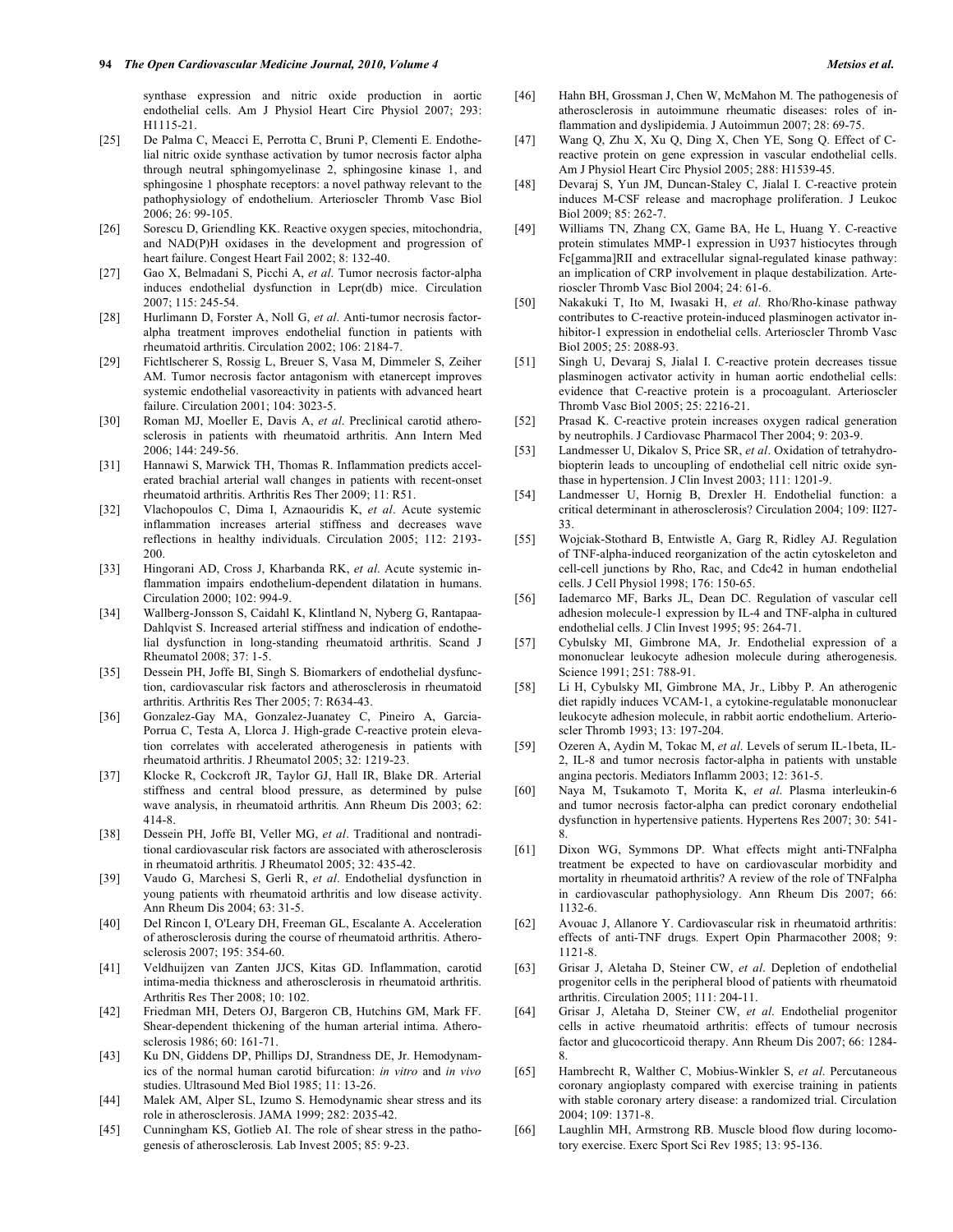#### *Vascular Function and Inflammation in Rheumatoid Arthritis The Open Cardiovascular Medicine Journal, 2010, Volume 4* **95**

- [67] Tschakovsky ME, Joyner MJ. Nitric oxide and muscle blood flow in exercise. Appl Physiol Nutr Metab 2008; 33: 151-61.
- [68] McAllister RM, Jasperse JL, Laughlin MH. Nonuniform effects of endurance exercise training on vasodilation in rat skeletal muscle. J Appl Physiol 2005; 98: 753-61.
- [69] Hambrecht R, Adams V, Erbs S, *et al*. Regular physical activity improves endothelial function in patients with coronary artery disease by increasing phosphorylation of endothelial nitric oxide synthase. Circulation 2003; 107: 3152-8.
- [70] Rehman J, Li J, Parvathaneni L, *et al*. Exercise acutely increases circulating endothelial progenitor cells and monocyte- /macrophage-derived angiogenic cells. J Am Coll Cardiol 2004; 43: 2314-8.
- [71] Davis ME, Cai H, McCann L, Fukai T, Harrison DG. Role of c-Src in regulation of endothelial nitric oxide synthase expression during exercise training. Am J Physiol Heart Circ Physiol 2003; 284: H1449-53.
- [72] Frangos JA, Eskin SG, McIntire LV, Ives CL. Flow effects on prostacyclin production by cultured human endothelial cells. Science 1985; 227: 1477-9.
- [73] Kraus RM, Stallings HW, 3rd, Yeager RC, Gavin TP. Circulating plasma VEGF response to exercise in sedentary and endurancetrained men. J Appl Physiol 2004; 96: 1445-50.
- [74] Yang HT, Prior BM, Lloyd PG, *et al*. Training-induced vascular adaptations to ischemic muscle*.* J Physiol Pharmacol 2008; 59 (Suppl 7): 57-70.
- [75] Hambrecht R, Niebauer J, Marburger C, *et al*. Various intensities of leisure time physical activity in patients with coronary artery disease: effects on cardiorespiratory fitness and progression of coronary atherosclerotic lesions. J Am Coll Cardiol 1993; 22: 468- 77.
- [76] DeSouza CA, Shapiro LF, Clevenger CM, *et al*. Regular aerobic exercise prevents and restores age-related declines in endotheliumdependent vasodilation in healthy men. Circulation 2000; 102: 1351-7.
- [77] Clarkson P, Montgomery HE, Mullen MJ, *et al*. Exercise training enhances endothelial function in young men. J Am Coll Cardiol 1999; 33: 1379-85.
- [78] Higashi Y, Sasaki S, Sasaki N, *et al*. Daily aerobic exercise improves reactive hyperemia in patients with essential hypertension. Hypertension 1999; 33: 591-7.
- [79] Tuttle JL, Nachreiner RD, Bhuller AS, *et al*. Shear level influences resistance artery remodeling: wall dimensions, cell density, and eNOS expression. Am J Physiol Heart Circ Physiol 2001; 281: H1380-9.
- [80] Malek A, Izumo S. Physiological fluid shear stress causes downregulation of endothelin-1 mRNA in bovine aortic endothelium. Am J Physiol 1992; 263: C389-96.
- [81] Himburg HA, Dowd SE, Friedman MH. Frequency-dependent response of the vascular endothelium to pulsatile shear stress. Am J Physiol Heart Circ Physiol 2007; 293: H645-53.
- [82] Radak Z, Taylor AW, Ohno H, Goto S. Adaptation to exerciseinduced oxidative stress: from muscle to brain. Exerc Immunol Rev 2001; 7: 90-107.
- [83] Seals DR, Desouza CA, Donato AJ, Tanaka H. Habitual exercise and arterial aging. J Appl Physiol 2008; 105: 1323-32.
- [84] Adams V, Linke A, Krankel N, *et al*. Impact of regular physical activity on the NAD(P)H oxidase and angiotensin receptor system in patients with coronary artery disease. Circulation 2005; 111: 555-62.
- [85] Chien S. Mechanotransduction and endothelial cell homeostasis: the wisdom of the cell. Am J Physiol Heart Circ Physiol 2007; 292: H1209-24.
- [86] Kasapis C, Thompson PD. The effects of physical activity on serum C-reactive protein and inflammatory markers: a systematic review. J Am Coll Cardiol 2005; 45: 1563-9.
- [87] Albert MA, Glynn RJ, Ridker PM. Effect of physical activity on serum C-reactive protein. Am J Cardiol 2004; 93: 221-5.
- [88] Geffken DF, Cushman M, Burke GL, Polak JF, Sakkinen PA, Tracy RP. Association between physical activity and markers of inflammation in a healthy elderly population. Am J Epidemiol 2001; 153: 242-50.
- [89] Metsios GS, Stavropoulos-Kalinoglou A, Panoulas VF, *et al*. Association of physical inactivity with increased cardiovascular risk in patients with rheumatoid arthritis. Eur J Cardiovasc Prev Rehabil 2009; 16: 188-94.
- [90] Metsios GS, Stavropoulos-Kalinoglou A, Veldhuijzen van Zanten JJCS, *et al*. Rheumatoid arthritis, cardiovascular disease and physical exercise: a systematic review. Rheumatology (Oxford) 2008; 47: 239-48.
- [91] Ford ES. Does exercise reduce inflammation? Physical activity and C-reactive protein among U.S. adults. Epidemiology 2002; 13: 561-8.
- [92] McLaughlin T, Abbasi F, Lamendola C, *et al*. Differentiation between obesity and insulin resistance in the association with Creactive protein. Circulation 2002; 106: 2908-12.
- [93] Abbasi F, Brown BW, Jr., Lamendola C, McLaughlin T, Reaven GM. Relationship between obesity, insulin resistance, and coronary heart disease risk. J Am Coll Cardiol 2002; 40: 937-43.
- [94] Taylor C, Rogers G, Goodman C, *et al*. Hematologic, iron-related, and acute-phase protein responses to sustained strenuous exercise. J Appl Physiol 1987; 62: 464-9.
- [95] Siegel AJ, Stec JJ, Lipinska I, *et al*. Effect of marathon running on inflammatory and hemostatic markers. Am J Cardiol 2001; 88: 918-20, A9.
- [96] Pedersen BK, Akerstrom TC, Nielsen AR, Fischer CP. Role of myokines in exercise and metabolism. J Appl Physiol 2007; 103: 1093-8.
- [97] Akerstrom T, Steensberg A, Keller P, Keller C, Penkowa M, Pedersen BK. Exercise induces interleukin-8 expression in human skeletal muscle. J Physiol 2005; 563: 507-16.
- [98] Febbraio MA, Pedersen BK. Muscle-derived interleukin-6: mechanisms for activation and possible biological roles. FASEB J 2002; 16: 1335-47.
- [99] Petersen AM and Pedersen BK. The anti-inflammatory effect of exercise*.* J Appl Physiol 2005; 98: 1154-62.
- [100] Steensberg A, van Hall G, Osada T, Sacchetti M, Saltin B, Klarlund PB. Production of interleukin-6 in contracting human skeletal muscles can account for the exercise-induced increase in plasma interleukin-6. J Physiol 2000; 529 Pt 1: 237-42.
- [101] Mathur N, Pedersen BK. Exercise as a mean to control low-grade systemic inflammation. Mediators Inflamm 2008; 2008: 109502.
- [102] Febbraio MA, Pedersen BK. Contraction-induced myokine production and release: is skeletal muscle an endocrine organ? Exerc Sport Sci Rev 2005; 33: 114-9.
- [103] Schindler R, Mancilla J, Endres S, Ghorbani R, Clark SC, Dinarello CA. Correlations and interactions in the production of interleukin-6 (IL-6), IL-1, and tumor necrosis factor (TNF) in human blood mononuclear cells: IL-6 suppresses IL-1 and TNF. Blood 1990; 75: 40-7.
- [104] Mizuhara H, O'Neill E, Seki N, *et al*. T cell activation-associated hepatic injury: mediation by tumor necrosis factors and protection by interleukin 6. J Exp Med 1994; 179: 1529-37.
- [105] Handschin C, Spiegelman BM. The role of exercise and PGC1alpha in inflammation and chronic disease*.* Nature 2008; 454: 463-9.
- [106] Mootha VK, Lindgren CM, Eriksson KF, *et al*. PGC-1alpharesponsive genes involved in oxidative phosphorylation are coordinately downregulated in human diabetes. Nat Genet 2003; 34: 267- 73.
- [107] Huss JM, Kopp RP, Kelly DP. Peroxisome proliferator-activated receptor coactivator-1alpha (PGC-1alpha) coactivates the cardiacenriched nuclear receptors estrogen-related receptor-alpha and gamma. Identification of novel leucine-rich interaction motif within PGC-1alpha. J Biol Chem 2002; 277: 40265-74.
- [108] Fischer CP, Berntsen A, Perstrup LB, Eskildsen P, Pedersen BK. Plasma levels of interleukin-6 and C-reactive protein are associated with physical inactivity independent of obesity. Scand J Med Sci Sports 2007; 17: 580-7.
- [109] Tisi PV, Hulse M, Chulakadabba A, Gosling P, Shearman CP. Exercise training for intermittent claudication: does it adversely affect biochemical markers of the exercise-induced inflammatory response? Eur J Vasc Endovasc Surg 1997; 14: 344-50.